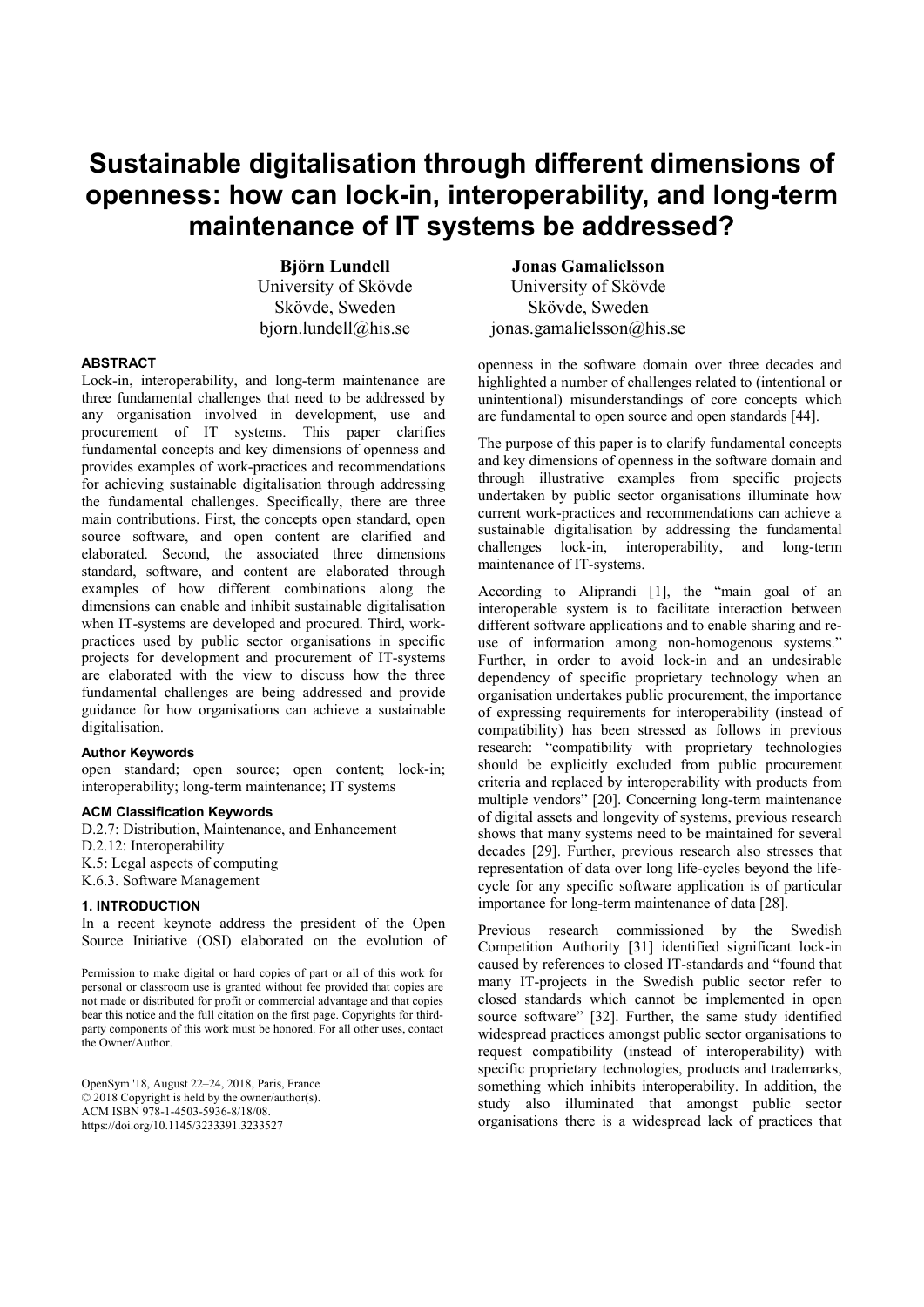account for requirements related to fundamental needs for long-term maintenance of data and systems [31].

The paper presents three main contributions. First, three fundamental concepts for sustainable digitalisation are clarified and elaborated, namely: open standard, open source software, and open content. Second, the three associated dimensions standard, software, and content are elaborated through illustrative examples of how different combinations along the three dimensions can enable and inhibit sustainable digitalisation when IT-systems are developed and procured. The three dimensions can be conceptualised as an 'openness cube' and the three fundamental challenges lock-in, interoperability, and longterm maintenance are analysed through illustrative examples. By elaborating and illuminating the three dimensions of openness and implications of their combinations, the paper provides an important contribution that fills a gap in the existing body of knowledge. Third, publicly available recommendations and work-practices used by public sector organisations in specific projects for development and procurement of IT-systems are elaborated with the view to discuss and provide guidance for how organisations can achieve sustainable digitalisation by addressing the three fundamental challenges (lock-in, interoperability, and long-term maintenance). Specifically, novel recommendations are presented related to the challenges lock-in, interoperability, and long-term maintenance.

# **2. RESEARCH APPROACH**

The research approach for this study is based on a systematic analysis of published sources (peer-reviewed literature and policy documents), and previously collected documentation from a number of projects undertaken by different public sector organisations in Sweden.

Conduct of the literature analysis was informed by widely used recommendations [50] and emphasised coverage of relevant literature on the topic, and so was "not confined to one research methodology, one set of journals, or one geographic region" [50]. Initially, scientific databases were used for searching high quality papers which included an extensive search for sources in relevant journals and conference proceedings. Besides use of keywords and citations (both forwards and backwards) for identification of sources, the search also involved systematic browsing. The search for papers published in journals and conference proceedings was supplemented with extensive search for relevant policy documents. This search was informed by the researchers' own exposure to, and direct involvement in, various experts groups and policy initiatives at national and EU levels.

The previously collected documentation stems from an underlying study [31] that draws from analysis of project documents from IT projects undertaken by 22 large governmental agencies and 24 municipalities. In total, relevant parts of project documentation from more than 80 IT projects have been thoroughly analysed and reported [31]. In this study, the report from the underlying study [31] and several of the relevant sources from the 80+ IT projects have been revisited and analysed in order to conceptualise and present illustrative examples. The systematic analysis also considered recommendations concerning use of open standards, open source software, and open content that are made publicly available in different countries. Data collection and analysis is also supplemented with experiences and observations by the researchers' own participation – in different roles – in different projects, workshops, seminars, and expert groups during which use of open standards, open source software, and open content have been analysed and scrutinised.

## **3. ON STANDARDS, SOFTWARE, AND CONTENT**

ISO (International Organization for Standardization) defines a standard as a "document, established by consensus and approved by a recognized body, that provides, for common and repeated use, rules, guidelines or characteristics for activities or their results, aimed at the achievement of the optimum degree of order in a given context" [22].

Standards are often associated with a number of desirable effects, of which promotion of interoperability is one. For example, it has been claimed that "Standards are designed to promote the interoperability of products and systems by enabling different parties to develop technologies that can be used together." [15]

An open standard is a standard which is provided on royalty-free terms [12,23,38,49] and such a standard can be implemented in software provided under  $all<sup>1</sup>$  open source licenses<sup>2</sup> without restriction, whereas closed standards are provided on RAND (or other) terms which are inherently problematic (both from a community and legal basis) for open source projects [36,44]. RAND ('Reasonable And Non-Discriminatory') terms inherently incompatible with the open source definition<sup>3</sup> and previous research that investigated closed standards found that conditions for use of those standards could not be clarified in order to allow for implementation in software [29,30]. Hence, there are

1

<sup>&</sup>lt;sup>1</sup> For example, an open file format standard can be implemented and provided in software that is provided under the BSD 3-Clause license (a permissive open source license) that lacks specific patent clauses, and also in software that is implemented and provided in software that is provided under the GPLv3 (a copyleft) license that contains strong patent clauses without additional restrictions.

 $2$  The Open Source definition which is maintained by the OSI [41] constitutes the foundation for assessing if a proposed license is recognised by OSI as an open source license.

 $3$  The incompatibility between standards for which organisations have declared standard-essential patents and the open source definition has been elaborated by the current president of the OSI [36,44].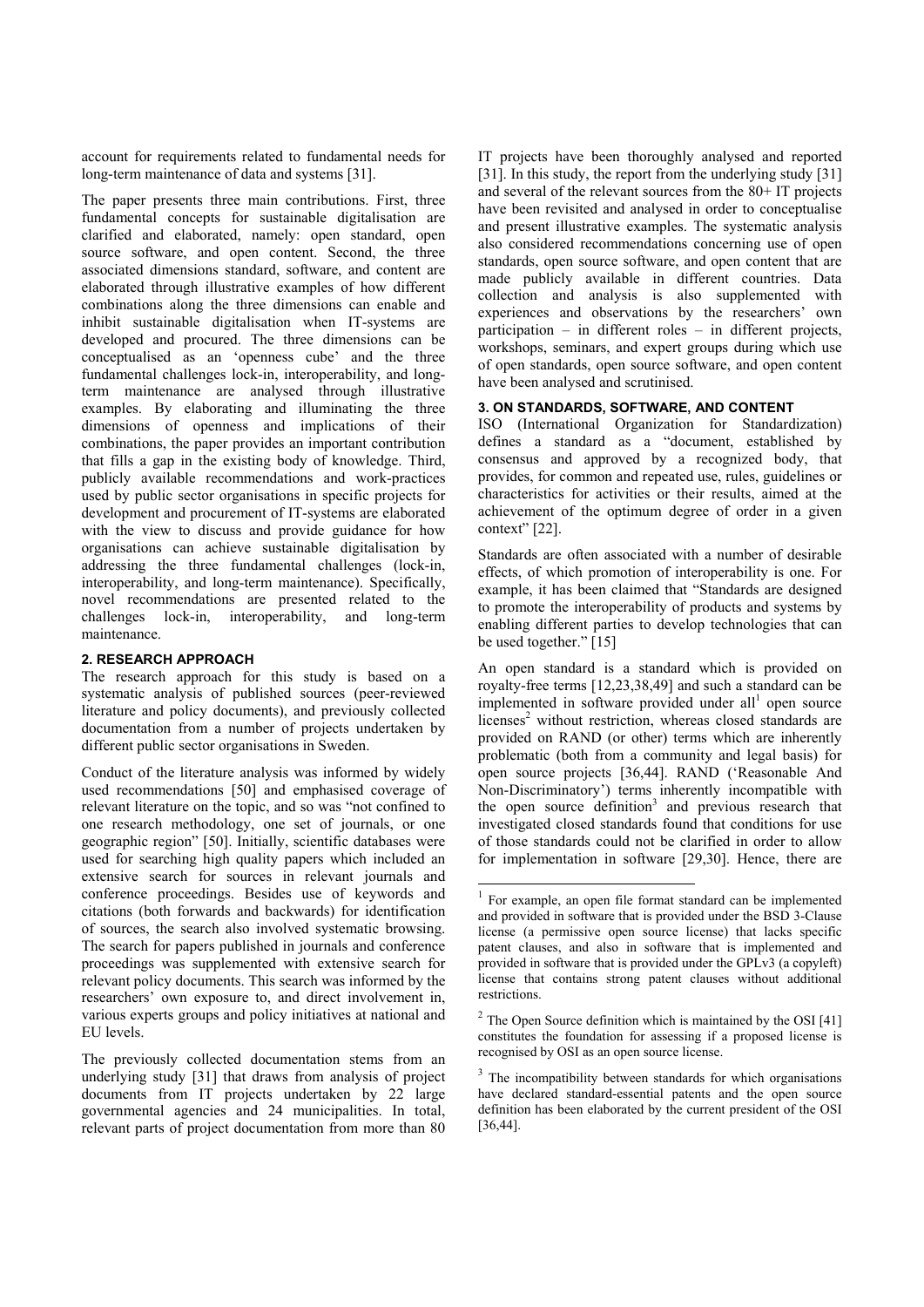significant risks associated with use of closed standards provided on RAND terms as "conditions for use are unclear" [29]. Specifically, previous research shows that the W3C standard SVG is an open standard, whereas the ISO standard JPEG2000 is a closed standard [29]. Further, it should be noted that an open standard [13] can be implemented in software that is provided under other terms (e.g. as proprietary software, software-as-a-service, public domain software<sup>4</sup>, etc.).

A number of countries have stressed the importance of open standards for promoting interoperability and innovation [43] and some countries (e.g. the Netherlands and the U.K.) have adopted various policy initiatives for mandating use of open standards in public sector organisations [38,49]. Further, the Swedish National Procurement Services has published a list of open standards [23], which all can be referenced as mandatory requirements in public procurement [32]. Open standards that are included in this list can be implemented and distributed under different licenses for proprietary software and under all OSIapproved licenses for open source software (OSS).

Previous research has stressed the importance of open standards from a number of different perspectives [4,16,20,24,25,28,47]. For example, the importance of open standards for interoperability and as a driver for innovation has been elaborated as follows: "With the standards like TCP/IP, http, html etc. and the establishment of the world wide web there was a base available, agreed and globally implemented, which enabled and fostered innovation in an unprecedented way. The standards guarantee connectivity and interoperability in an open infrastructure. No constraints, no royalty fees to pay. This has become an open road for innovation. And a major driver for growth – both on the global scale but also regarding the many small and medium sized enterprises everywhere that prosper because of the internet and because of implementing the standards." [16]

For a standard that is provided under RAND terms it follows that a patent owner has agreed with the specific standardisation organisation to provide their patents which impinge on the standard on RAND terms and is bound by an offer from a prospective licensee to negotiate a license on reasonable and non-discriminatory terms. For example, a number of organisations have declared to ISO that they control standard-essential patents which impinge on the technical specification of the ISO standard for the file format TIFF/EP [29].

Further, it is claimed that many of the disputes between companies caused by declarations of standard-essential patents that firms do to standard-setting bodies relate to

1

"the commitments that firms have made to standard-setting bodies during the standard-setting process." [27] This may be unsurprising, given that "firms may make significant investments in research and development, manufacturing, training and marketing, relying on the promise of broad interoperability across a product category (a situation often referred to as lock-in)." [5]

Open source software is software made available under a software license which has been approved by the OSI, see further OSI [41]. Practitioners, researchers, and representatives for the OSI have presented categorisations of OSS licenses and central to "most (if not all) categorisations is that there is a clear distinction between permissive OSS licenses and those that have a copyleft effect" [18]. The recognised OSS licenses have different legal effects and depending on specific preferences amongst stakeholders involved in a given OSS project, different licenses may be preferred for a specific OSS project. Previous research which analysed 200 widely used OSS projects shows that "the vast majority of the 200 investigated OSS projects are provided under a clear minority of all open source licenses recognised by the OSI" [18]. Specifically, the study shows that "there are only 9 different licenses that are used by 5 or more of the top 200 projects (where several of these are different versions of a license)" [18]. Further, it was found that "licenses with strong copyleft are most widely used in the selected OSS projects and the majority of OSS projects (55%) use such licenses." [18]

The Open Definition establishes "principles that define 'openness' in relation to data and content" [39] and recognises a set of licenses that conform to the definition [40]. The Open Definition 2.1 is established in the open definition project that is maintained by Open Knowledge International. The Open Definition is inspired by the establishment of the Open Source Definition that has been established by the OSI as a foundation for determining if a license shall be approved and thereby recognised as an open source license. Similarly, the open definition project has been established by Open Knowledge International in order to recognise licenses which conform to the open definition. Amongst the licenses that conform to the Open Definition 2.1, there are three of the Creative Commons Licenses: CC0, CC-BY-4.0, and CC-BY-SA-4.0 [40].

## **4. COMBINING THREE DIMENSIONS OF OPENNESS**

Different combinations of how standards, software, and content are provided are presented in Table 1.

The three associated dimensions standard, software, and content are elaborated through illustrative examples of how different combinations along the three dimensions can enable and inhibit sustainable digitalisation when ITsystems are developed and procured. The three dimensions can be conceptualised as an 'openness cube'.

<sup>&</sup>lt;sup>4</sup> The difference between open source software and public domain software has been elaborated by the current president of the OSI [37].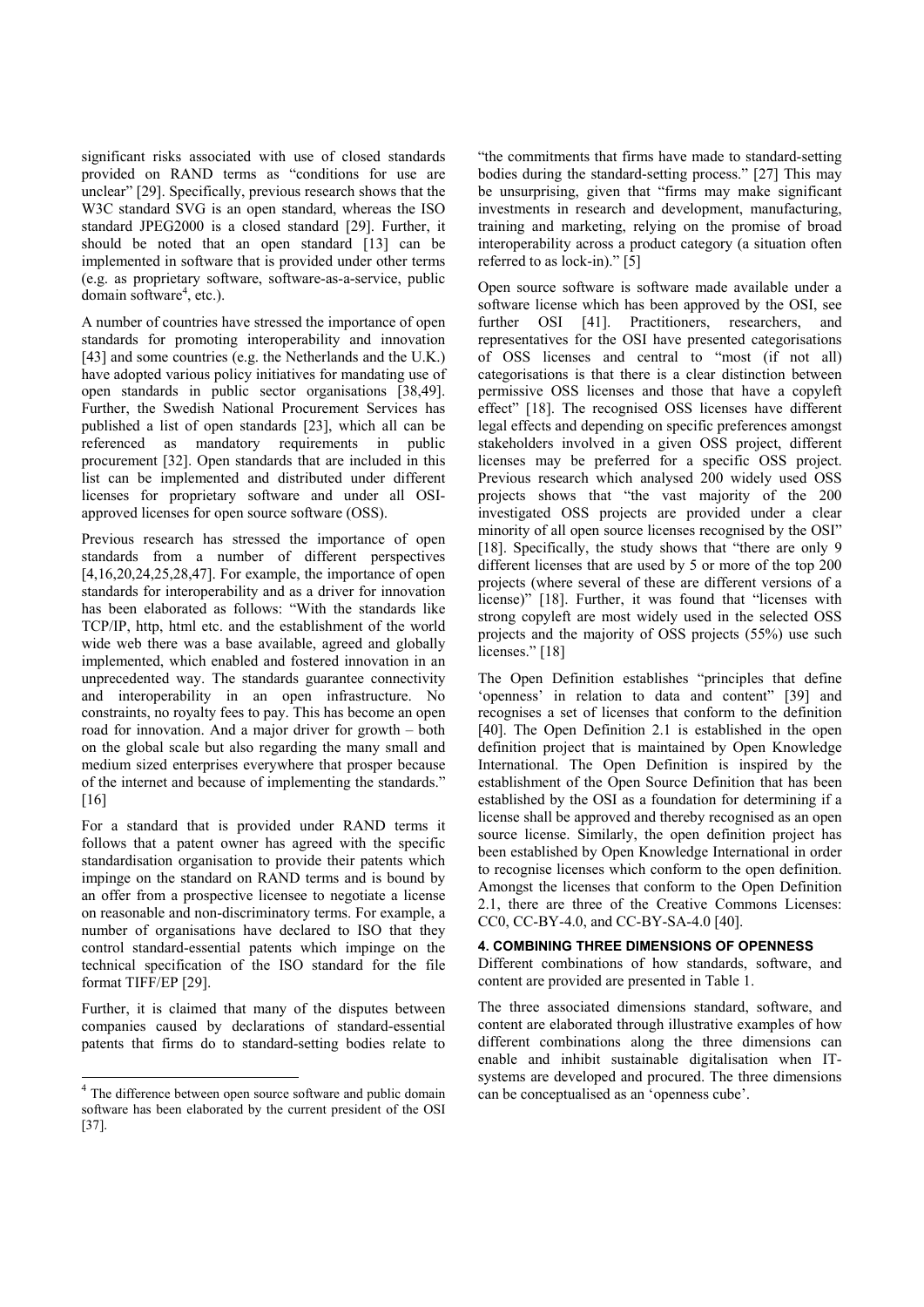The relationship between standards and their implementation in software is a complex one that imposes a number of policy, legal and socio-technical challenges  $[8,9,10,20,29,44]$ . When a technical specification of a standard is implemented in software and is recognised as a 'reference implementation' of the specification it can be used as a definitive interpretation of the standard's specification. If a reference implementation is developed by an OSS project that provides software under a software license that is recognised by OSI as an open source license it follows that the implementation of the technical specification of the standard constitutes an 'OSS reference implementation'.

For a long time, it has been common practice for many OSS projects to implement a technical specification of a standard in OSS. For example, many IETF and W3C standards are being implemented in OSS projects. However, the extent to which a specific implementation of a specific specification actually is broadly recognised as an 'OSS reference implementation' may vary, and the governance of the OSS project may be more or less related to the specific standardisation organisation that governs the standard at hand. More recently, some traditional standardisation organisations have initiated OSS projects in order to enhance their way-of-working for developing and maintaining standards. For example, ETSI [11] has taken

initiatives to establish an OSS project for implementing one of their standards under the Apache 2.0 license [35]. Even if the developed OSS does not replace the documented technical specification of the ETSI standard, the developed OSS may provide significant value to ETSI members and beyond if the OSS possesses production quality and also is considered as an OSS reference implementation. Further, the OSS project may also provide very useful contributions to the further development and clarifications of the technical specification of the ETSI standard, even though the intention with this ETSI initiative is to supplement (and not replace) development of the specification of the ETSI standard [35].

There are different experiences concerning use of different approaches for using reference implementations in the process of developing standards. For example, it has been argued that "no implementation is ever completely bugfree, so finding and fixing a bug in the reference implementation essentially changes the standard." [2] Further, based on experiences with IETF standardisation it has been argued that the reference implementation approach can constitute a useful supplement to a technical specification even if use of reference implementations may lead to interoperability challenges: "there may be two independent implementations that each work against the reference implementation but not against each other.

| Combination #  | <b>Standard</b> | Software | Content | Illustrative examples                                                                   |
|----------------|-----------------|----------|---------|-----------------------------------------------------------------------------------------|
|                | open            | open     | open    | The PDF/A-1 standard is implemented in the OSS application LibreOffice 5.4.4.2          |
|                |                 |          |         | which can be used to create a PDF-file that is provided under the open content license  |
|                |                 |          |         | $CC-BY-SA 4.0.$                                                                         |
| $\mathfrak{D}$ | open            | open     | closed  | The PDF/A-1 standard is implemented in the OSS application LibreOffice 5.4.4.2          |
|                |                 |          |         | which can be used to create a PDF-file that is provided under traditional copyright.    |
| 3              | open            | closed   | open    | The PDF/A-1 standard is implemented in the proprietary licensed application callas      |
|                |                 |          |         | pdfaPilot 7 which can be used to create a PDF-file that is provided under the open      |
|                |                 |          |         | content license CC-BY-SA 4.0.                                                           |
| 4              | open            | closed   | closed  | The PDF/A-1 standard is implemented in the proprietary licensed application callas      |
|                |                 |          |         | pdfaPilot 7 which can be used to create a PDF-file that is provided under traditional   |
|                |                 |          |         | copyright.                                                                              |
| 5              | closed          | open     | open    | $N/A^5$                                                                                 |
| 6              | closed          | open     | closed  | $N/A^6$                                                                                 |
|                | closed          | closed   | open    | The PDF/A- $27$ standard is implemented in the proprietary licensed application callas  |
|                |                 |          |         | pdfaPilot 7 which can be used to create a PDF-file that is provided under the open      |
|                |                 |          |         | content license CC-BY-SA 4.0.                                                           |
| 8              | closed          | closed   | closed  | The PDF/A-2 $^8$ standard is implemented in the proprietary licensed application callas |
|                |                 |          |         | pdfaPilot 7 which can be used to create a PDF-file that is provided under traditional   |
|                |                 |          |         | copyright.                                                                              |

**Table 1. Eight combinations of how standards, software and content are provided**

 $\overline{a}$ 

Previous research shows that technical specifications of closed standards which are provided under RAND terms are inherently incompatible with the open source definition and cannot be provided as OSS projects, see [29] for details.

<sup>6</sup> *ibid.*

 $^7$  In acknowledging that no organisation has declared to ISO that they control standard-essential patents which impinge on the PDF/A-2 standard, from analysis undertaken in previous research it follows that PDF/A-2 includes problematic normative references which imply that the PDF/A-2 standard is a closed standard (see [30]). For this reason, it is also not recognised by Kammarkollegiet [23].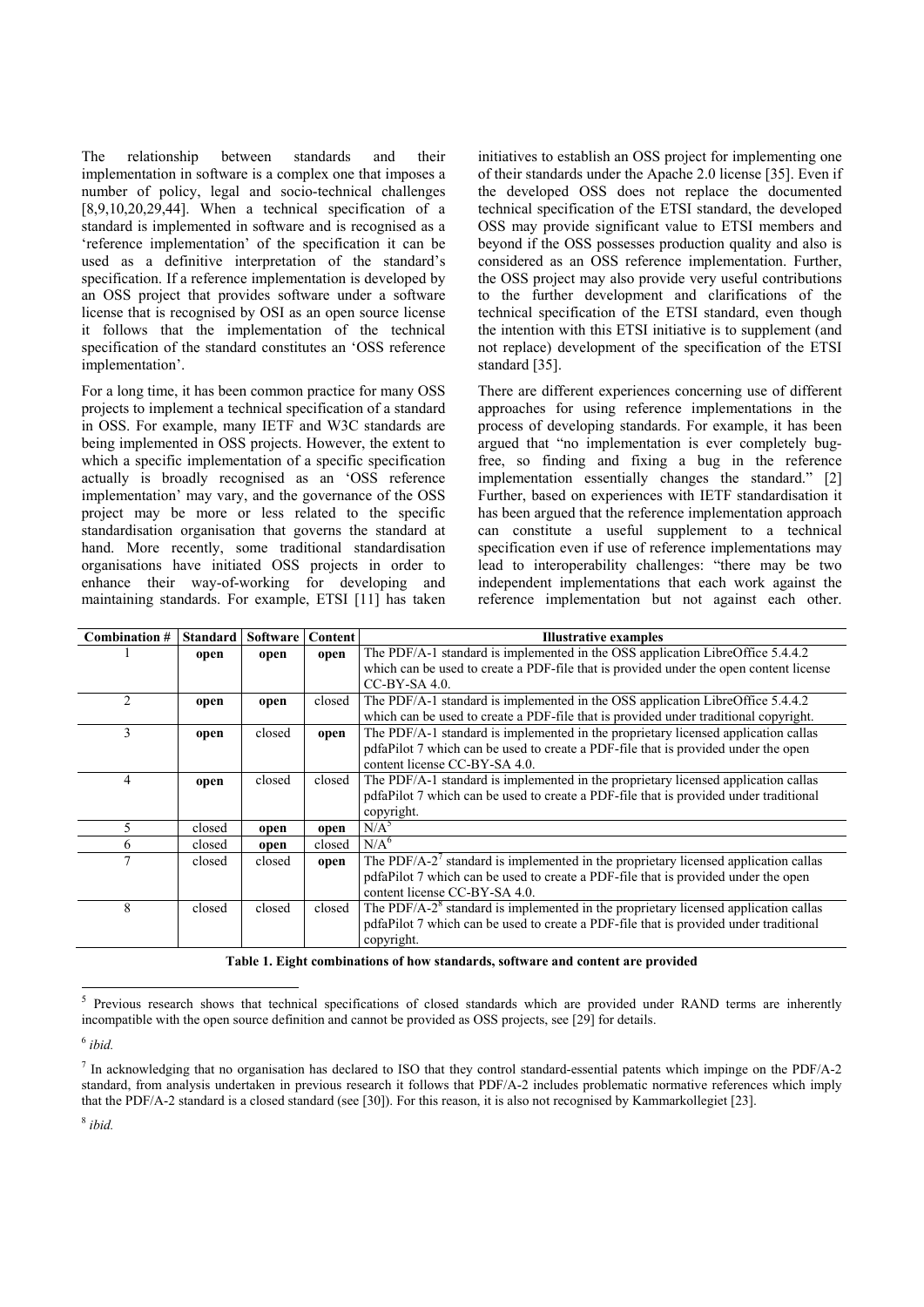All that said, the reference implementation approach could be useful in conjunction with a written specification, particularly as that specification is being refined." [2] For these reasons, it may be unsurprising that IETF requires interoperable implementations before establishing standards as a strategy for overcoming challenges related to correctness in formal specifications, something which has been stressed in previous research: "for most software standards the formal specification is insufficient and the actual standard may differ from across implementations. Thus, some bodies (such as the IETF) require multiple interoperating implementations before recognising a standard." [20] Further, it has been argued that an OSS reference implementation may achieve the economic effect of an open standard "even without the institutional processes of standard setting, since the reference implementation may act as the formal specification (especially if sufficiently well documented) and be reproduced without economic restrictions by any potential vendor of the technology" [20]. Clearly, an OSS reference implementation of an open standard constitutes an illustrative example of the first (or second) combination in Table 1.

When organisations provide open content and data sets aimed for further processing it is common to provide such sets under terms which conform to the Open Definition 2.1. In the environmental domain, it is common that organisations in different countries provide extensive data sets covering measured temperature for different geographical locations. For example, data sets covering many years of environmental data are provided by the SMHI in the open file format CSV [23] under the Creative Commons CC-BY 4.0 license.

One data set provided by SMHI contains daily air temperature measurements every third hour since 1988 of the temperature in Nikkaluokta<sup>9</sup> (a small village in the North of Sweden). This dataset constitutes an illustrative example of the first (or third) combination in Table 1 (since the CSV file does not contain information concerning which software was used to create the file). Further, a similar dataset containing ground water temperature at various sites in Italy<sup>10</sup> is provided for the years  $2003-2015$ in the closed file format ".xlsx" and according to metadata created using some version of the software application Microsoft Excel. This dataset constitutes an illustrative example of the seventh combination in Table 1 (since the file format is not an open file format according to [23]).

1

A research article published in an academic journal that is provided in a closed file format (which may not even be recognised by any standardisation organisation) and in which the content is provided under traditional copyright constitutes a further illustrative example of the eighth combination in Table 1. Alternatively, in case the researchers have chosen to publish their article in a closed file format, but provided their content in the article under an open content license (e.g. CC-BY 4.0) this would constitute an example of the seventh combination in Table 1.

# **5. ADDRESSING FUNDAMENTAL CHALLENGES IN IT-PROJECTS**

This section illuminates how work-practices used by public sector organisations in specific projects for development and procurement of IT-systems impact on opportunities for achieving a sustainable digitalisation. Specifically, workpractices used in specific projects are addressed with respect to how the three fundamental challenges lock-in, interoperability, and long-term maintenance are being addressed. The section presents several recommendations for how organisations can address the fundamental challenges through use of open standards, open source software, and open content.

Findings from a commissioned EU-study show that standards that are set through formal standard setting organisations that "go through a formal development process, they may still contain barriers to implementation by all interested parties, may not be widely implemented by the market, or may not be implemented accurately according to the specifications. This could result in products that despite claiming to implement a standard are not interoperable with other products implementing the same standard." [13] Further, to illustrate barriers the same EU-study highlights as an example the "ISO standard (ISO/IEC 29500) for document formats. The technical specifications of this ISO standard include references to proprietary technology and brand names of specific products. Further, the specification of this ISO standard is not complete (i.e. the technical specification contains references to an external web site (www.microsoft.com) which refers to web pages that are not currently available." [13] In addition, findings from the study stress that determining "the extent to which requiring a standard in a public procurement tender might restrict the competition for the tender, is a challenge of which procurers must be aware." [13]

A comprehensive study of how Swedish public sector stakeholders conduct IT projects shows that there is a widespread practice to refer to standards that lead to lock-in and limited competition in the IT field [31]. Findings from the study show that "a few dominant stakeholders in the market are favoured while smaller stakeholders in the long term risk exclusion. For public sector stakeholders this also contributes to a long-term and often problematic and costly lock-in that can be difficult to unlock." [31]

<sup>9</sup> The data set can be obtained at http://opendata-downloadmetobs.smhi.se/explore/?parameter=0# by choosing "Lufttemperatur, timvärde" for "parameter" and entering "Nikkaluokta A" at "Sök efter mätplats", and thereafter clicking "Historiska granskade" in the pop-up window.

<sup>10</sup> https://www.europeandataportal.eu/data/sv/dataset/temperatura -delle-acque-sotterranee-montane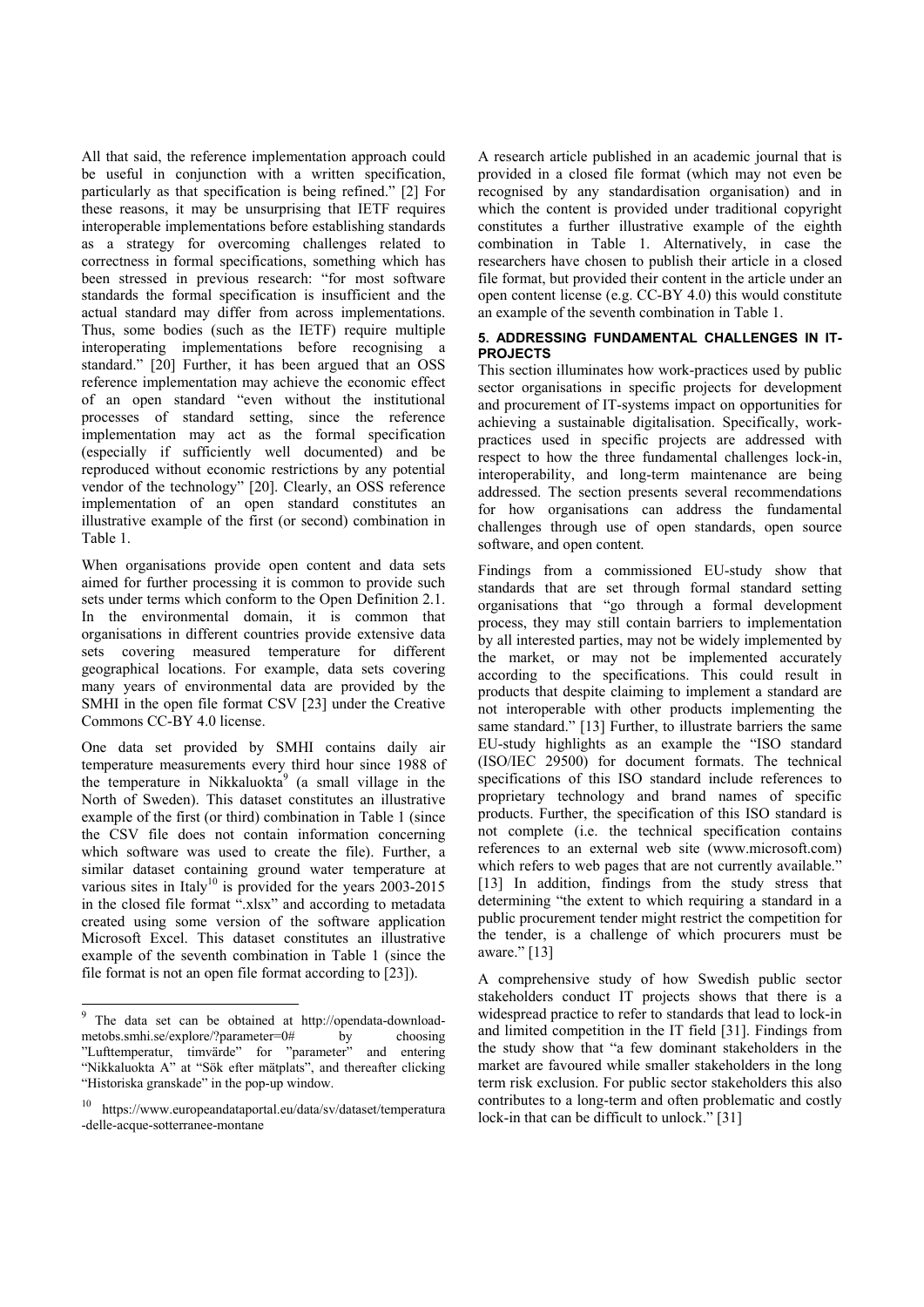Table 2 illustrates specific requirements<sup>11</sup> from projects undertaken by Swedish public sector organisations [31] which include explicit reference to open file format standards that conform to the definition of an open standard according to the EU [12] and the guidelines published by Kammarkollegiet [23] that include a list of open standards that conform to the definition of an open standard according to the EU [12]. As open standards and open file formats can be implemented in software provided under different terms (proprietary, open source, software as a service, etc.) such standards and file formats do not inhibit competition.

| Standard and<br>file format | Requirement expressed in specific projects                                                                                                                                                            |
|-----------------------------|-------------------------------------------------------------------------------------------------------------------------------------------------------------------------------------------------------|
| HTML5                       | The mobile application shall be developed<br>with HTML5.                                                                                                                                              |
| XML                         | Export in XML-format shall be provided as an<br>XML-file per person and agency, and the file<br>name shall be unique and contain the personal<br>identification number and the name of the<br>agency. |
| CSV                         | The solution shall be able to access data from<br>Excel and CSV-files.                                                                                                                                |
| GIF and PNG                 | In the e-archive it is possible to convert file to<br>other, in the e-archive, defined formats as<br>follows:  From GIF to PNG                                                                        |
| $PDF/A-1$                   | The system should be able to convert<br>documents and e-mail to PDF/A (ISO 19005-<br>1:2005) or other long-term sustainable format<br>when documents come in.                                         |

**Table 2. Examples of specific open standards and open file formats from specific projects.** 

Similarly, Table 3 illustrates specific requirements from projects that include explicit reference to problematic closed file format standards.

The study [31] presents seven recommendations for how public sector organisations strategically can improve their work-practices when expressing requirements for development and procurement of IT-systems. Two of these recommendations specifically relate to strategies for how an organisation can address the three fundamental challenges: lock-in, interoperability, and long-term maintenance. One recommendation specifically suggests a strategy for addressing challenges related to interoperability and longterm maintenance as follows: "To allow for interoperability and long-term digital preservation, use only open standards and open file formats which have been implemented in software and thus are possible to provide and distribute under different licences (including all licences for open source software)." Further, another recommendation specifically suggests a strategy for addressing challenges related to lock-in: "Refer only to standards included in the

 $11$  The requirements have been translated from Swedish to English and the names of specific organisations have been anonymised.

 $\overline{a}$ 

guide for open standards published by Kammarkollegiet<sup>12</sup> when specifying requirements for new IT systems, and account specifically, for each reference that a public sector organisation makes to a standard that is not included in the guide, for all risks that the public sector organisation will discriminate individuals and organisations with details of how these references to standards restrict competition."

| Standard and              | Requirement expressed in specific projects         |
|---------------------------|----------------------------------------------------|
| file format               |                                                    |
| PDF-formats <sup>13</sup> | It shall be possible to export data to and from    |
|                           | the most recent Word, Excel and PDF-formats        |
| Tiff, PDF/A,              | It shall be possible to export pictures in         |
| JPEG                      | standard formats (Tiff, PDF/A, JPEG) that are      |
|                           | suitable for archiving according to the rules      |
|                           | for our agency.                                    |
| PDF-formats               | In the e-archive it is possible to convert file to |
| $(PDF/A-2)$               | other, in the e-archive, defined formats as        |
|                           | follows:  From PDF, the Office package             |
|                           | (Word, Excel, PPT) and corresponding               |
|                           | formats in Open Office to PDF/A-1a and b,          |
|                           | $PDF/A-2a$ and b                                   |
| Excel-formats             | The solution shall be able to access data from     |
|                           | $\text{Excel}^{14}$ and CSV-files.                 |
| MS Office                 | Statistical information shall be handed over to    |
| formats                   | $\le$ name of the governmental agency $\ge$ via e- |
|                           | mail once a month in a format that shall be        |
|                           | possible to read in a standardised MS Office       |
|                           | application.                                       |

#### **Table 3. Examples of specific closed standards and closed file formats from specific projects.**

In many domains which need to maintain systems and digital assets over several decades it is critical that development and adoption of IT-solutions address requirements for very long life-cycles. In such domains, research shows that OSS is "seen as a strategy for long-term maintainability—as well as minimising the risk of lock-in." [34] Further, the US Department of Defense stresses the importance of OSS for effectively achieving its missions, and in so doing recognises that "there have been

 $12$ The Swedish National Procurement Services at Kammarkollegiet (a governmental authority) provides framework contracts in order to support Swedish public sector organisations in public procurement. As part of their support to public sector organisations, they have published a list of open standards which can be referenced as mandatory requirements when organisations undertake public procurement [23]. Open standards included in this list conform to the definition presented in the European Interoperability Framework (EIF) version 1.0 [12].

<sup>&</sup>lt;sup>13</sup> It should be noted that PDF is a family of formats, some of which are recognised as standards by ISO. Further, some versions of PDF are open standards (e.g. PDF/A-1) according to the definition used by Kammarkollegiet [23], whereas others are closed standards (e.g. PDF/A-2) according to the same definition as identified in previous research [30].

<sup>14</sup> From analysis of the documentation provided in this procurement project it is apparent that "Excel" refers to some version of a software application which is provided by Microsoft.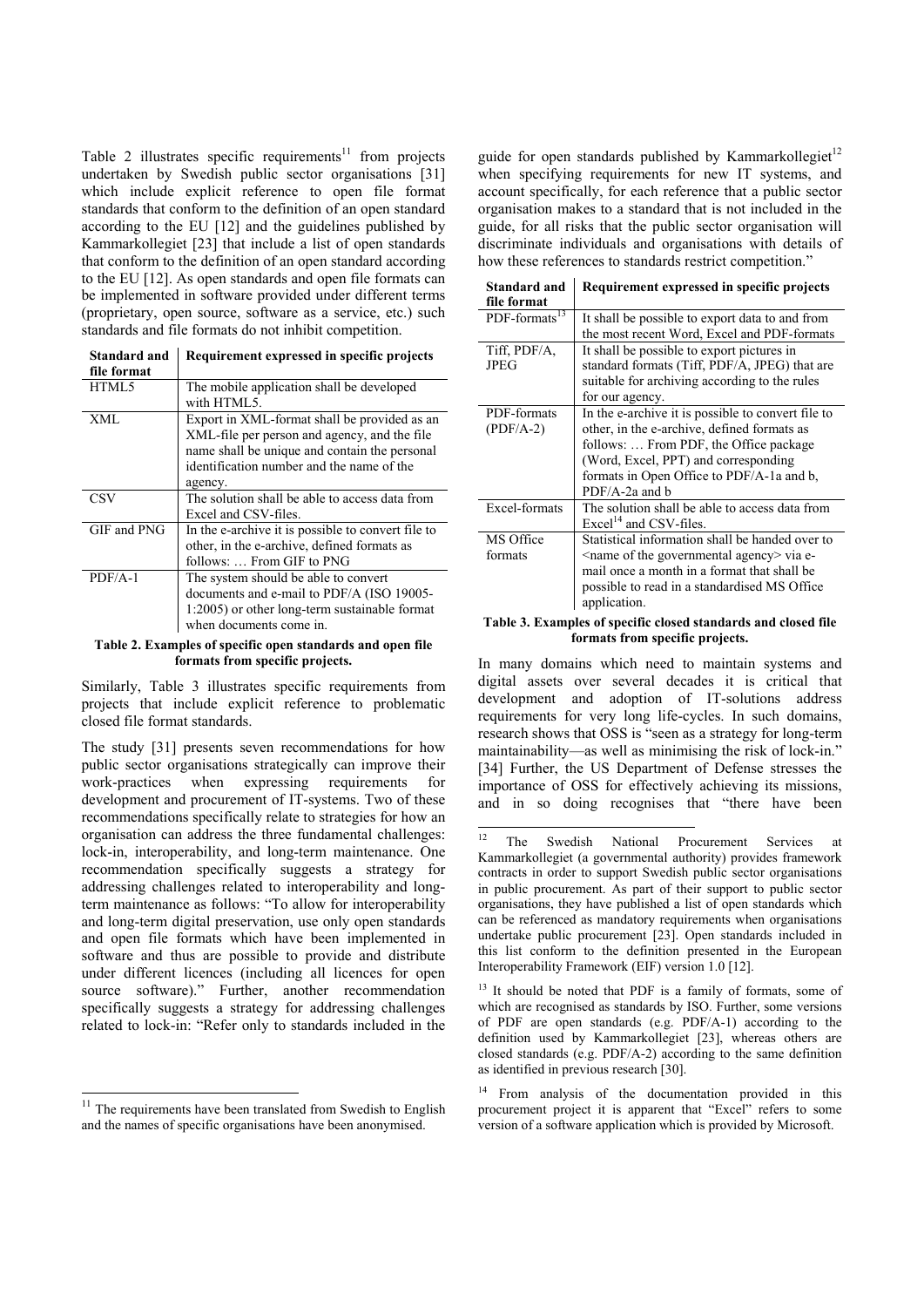misconceptions and misinterpretations of the existing laws, policies and regulations that deal with software and apply to OSS, that have hampered effective DoD use and development of OSS." [7]

In addition to recommendations related to use of OSS, the Department of Defense (DoD) recommends use of open standards with reference to the European Interoperability Framework version 1.0 (EIF version 1.0) when presenting recommendations for helping "U.S. government personnel and contractors implement open technology development (OTD) for software within government projects" [42]. Specifically, the DoD stresses that adopted open standards should "at least" meet the definition of an open standard as defined in the EIF version 1.0 [42]. Use of such open standards is recommended as a strategy for avoiding lockin, and it is recognised that a standard with "a proprietary extension can be a problem, particularly if it is only implemented by a proprietary program (since this effectively eliminates competition, raising costs longterm)." [42]

There are many OSS projects with associated communities that have received significant interest amongst individuals and organisations over several decades. For example, the well-known (copyleft licensed) Linux project has engaged significant interests from many individuals and organisations over several decades, and the community around the LibreOffice project has attracted interests from individuals and organisations beyond the life-cycle of the company (SUN) that initially launched the project as an OSS project [17].

The creator of the web, Tim Berners-Lee, stresses the importance of using open file format standards as an important aspect of linked data (i.e. data "which is released under an open licence", such as Creative Commons CC-BY) for provision of open content [3].

When public sector organisations conduct projects which include provision of data sets, a variety of different file formats are used. For example, a Swedish municipality that provides financial data in a closed file format states "CC0 1.0 (Public Domain Dedication, No Copyright)" on the website from which the data is made available<sup>15</sup>. In so doing, the organisation confuses the two concepts software application and file format when claiming that the data is made available in "Microsoft Excel (.xls)" format. It should be noted that there is a fundamental difference between the proprietary software application "Microsoft Excel" and the representation of data in the specific closed file format ".xls". Further, there is also a difference between a file format as specified in a technical specification of standard (e.g. ISO/IEC 29500) and its implementation in a specific software application (e.g. Microsoft Excel). In the specific

example it is also the case that the municipality makes the data available in a different closed file format (".xlsx"). Concerning terms under which the municipality provides the data set, the use of the phrase "No copyright" is (most likely unintentionally) somewhat misleading since "no legal instrument can ever eliminate all copyright interests in a work in every jurisdiction" [6].

Further, experiences from the UK concerning file formats used for provision of open content show that "datasets are often in comma-separated value (CSV) format or spreadsheets" [46].

The importance of using open standards when publishing open content is stressed in national policy. For example, the UK Government strategy for open data states that such data "will be published using open standards, and following relevant recommendations of the World Wide Web Consortium (W3C)" [48].

Considering the eight combinations concerning how standards, software and content can be provided (see Table 1) it follows from the presented recommendations that only two of these combinations are recommended for all organisations that seek to address the three fundamental challenges. The first combination (i.e. open standard, open source software, and open content) is particularly relevant and recommended for many scenarios in all public sector organisations that maintain and provide non confidential data and content for use and re-use. Further, the second combination (i.e. open standard, open source software, and closed content) may be particularly relevant in scenarios when companies seek to ensure that valuable and company sensitive data and content can be maintained and re-used over very long life-cycles which extend beyond the ITsystems that were used to create the content in the first place.

## **6. DISCUSSION AND CONCLUSION**

For many years, standardisation and use of standards have been recognised by public sector organisation to constitute an effective strategy for addressing fundamental challenges related to lock-in and interoperability. In the words of Guijarro [21]: "Public administrations have been very much concerned about the need of avoiding vendor lock-in when procuring IT infrastructure. This concern met a response in the 1980s by means of the standardization. Standardization was a typical response in the 1980s to the concerns related to interoperability and proprietary systems."

The importance of open standards is widely recognised as such standards promote a healthy competitive market. something which has been recognised by the European Commissioner for Competition Policy: "Interoperability is a critical issue for the Commission, and usage of wellestablished open standards is a key factor to achieve and endorse it." [26] Further, the importance of open standards and open source software are broadly recognised in different domains. For example, in the US military "The

 $15$ https://catalog.goteborg.se/portal/#view=public&resource= https://catalog.goteborg.se/store/6/resource/75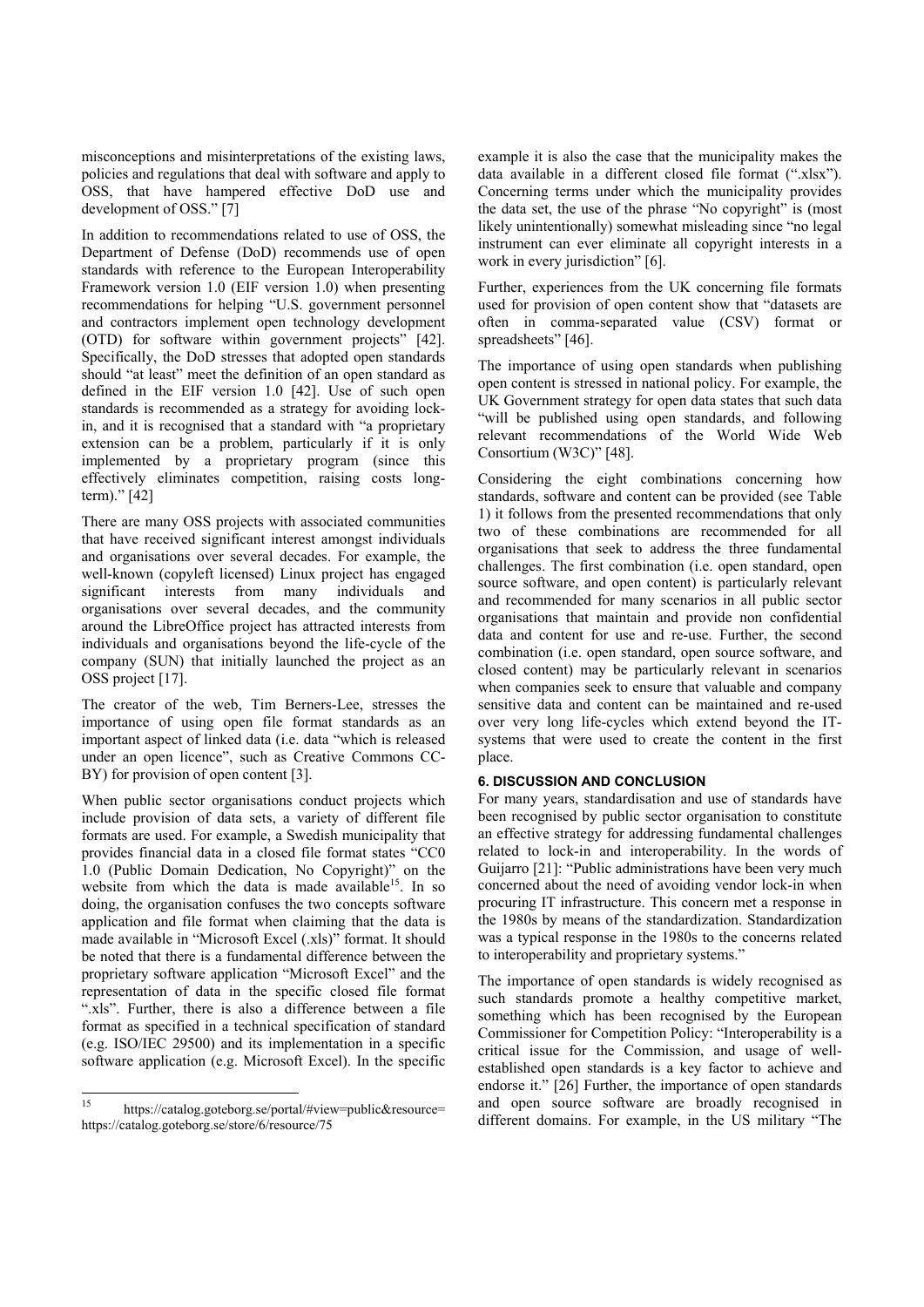Army recently partnered with Local Motors to crowdsource new military vehicle designs. The CIA created In-Q-Tel, a venture capital firm that funds tech startups, including open source big data companies like Cloudant and MongoDB." [14] In essence, it is noted that "the defense industry sees what Facebook and Twitter and so many other web companies see: that innovation often comes from openness." [14]

However, in acknowledging that use of standards may have a number of advantages for commercial and public sector organisations it is evident that use of standards may impose significant technical and legal challenges that may inhibit use of open source software [29]. Further, previous research which presents a review of how Swedish public sector organisations express explicit and implicit requirements on the use of different types of IT standards "shows that projects are conducted on the basis of an already locked-in situation with requirements which are based on a strong dependency to different specific technologies and vendors, which affect conditions for conduct. In several cases, the conduct of an IT project will further aggravate an already locked-in situation so that the organisation becomes even more locked-in. This study has not identified any single project where exit costs are calculated in a way so that the original investment is charged. The study has also not identified any single situation in any single IT project in which an organisation actively has taken steps to 'unlock' an already existing lock-in." [31]

Strategic involvement with OSS projects face a number of challenges, and especially for OSS projects that implement technical specifications of standards which implies that there is a need to also engage in standardisation. Previous research shows that it "is important to thoroughly understand how each community works and act according to its 'informal rules'. From a corporate perspective, it is clear that the big challenge is to properly understand this and handle the difficult balance between the shorter-term corporate goal and the longer-term goal of establishing a mutualistic relationship with Open Source communities" [33]. Further, despite reported examples of mutual interaction between developers of standards and OSS projects (e.g. [19]) it is apparent that established workpractices amongst OSS projects may create tension between open source communities and standardisation communities, something which has been extensively discussed amongst participants of OSS projects and traditional standardisation organisations [8,9,10]. For example, it has been noted that a "requirement that all implementations function in a particular way is contrary to every open source license that guarantees complete freedom to create derivative works. The desire of standards organizations to prevent forking of open standards contradicts the requirement of open source licenses that permit any derivative works." [45]

In conclusion, the paper clarifies fundamental concepts and key dimensions of openness and provides examples of work-practices and recommendations for achieving sustainable digitalisation through addressing the three fundamental challenges lock-in, interoperability, and longterm maintenance. Important lessons from analysis of practice shed light on inherent complexities stemming from widespread misconceptions of fundamental concepts related to the three challenges. Further, improved understanding of fundamental concepts, their effects, and how different concepts are inter-related is of key importance for recognising the importance of presented recommendations in order to achieve an improved practice.

## **ACKNOWLEDGEMENTS**

This research has been financially supported by the Swedish Knowledge Foundation (KK-stiftelsen) and participating partner organisations in the LIM-IT project. The authors are grateful for the stimulating collaboration and support from colleagues and partner organisations.

## **REFERENCES**

- Simone Aliprandi. 2011. Interoperability And Open Standards: The Key To True Openness And Innovation, *International Free and Open Source Software Law Review* 3,1:5-24.
- 2. Eric Allman. 2011. The Robustness Principle Reconsidered: Seeking a middle ground, *Communications of the ACM* 54,8:40-45.
- 3. Tim Berners-Lee. 2009. Linked Data, https://www.w3.org/DesignIssues/LinkedData.html [last change 18 June].
- 4. Graham B. Bird. 1998. The Business Benefit of Standards, *StandardView* 5,2:76-80.
- 5. Jorge L. Contreras. 2015. A Brief History of FRAND: Analyzing Current Debates in Standard Setting and Antitrust Through a Historical Lens, *Antitrust Law Journal* 80,1:39-120.
- 6. CreativeCommons. 2018. CCO FAQ https://wiki.creativecommons.org/wiki/CC0\_FAQ#Doe s CC0 really eliminate all copyright and related ri ghts.2C\_everywhere.3F
- 7. DoD. 2009. Clarifying Guidance Regarding Open Source Software (OSS), Department of Defense, Chief Information Officer, Washington.
- 8. EC. 2012. Implementing FRAND standards in Open Source: Business as usual or mission impossible?, Report summary from a workshop organised by the European Commission (EC) and the European Patent Office, Brussels, 22 November.
- 9. ETSI. 2015. ETSI Summit on Standardization and Open Source, 19 November 2015, http://www.etsi.org/news-events/events/979-2015-11 summit-standardization-and-open-source?highlight= YToxOntpOjA7czoxMToib3BlbiBzb3VyY2UiO30=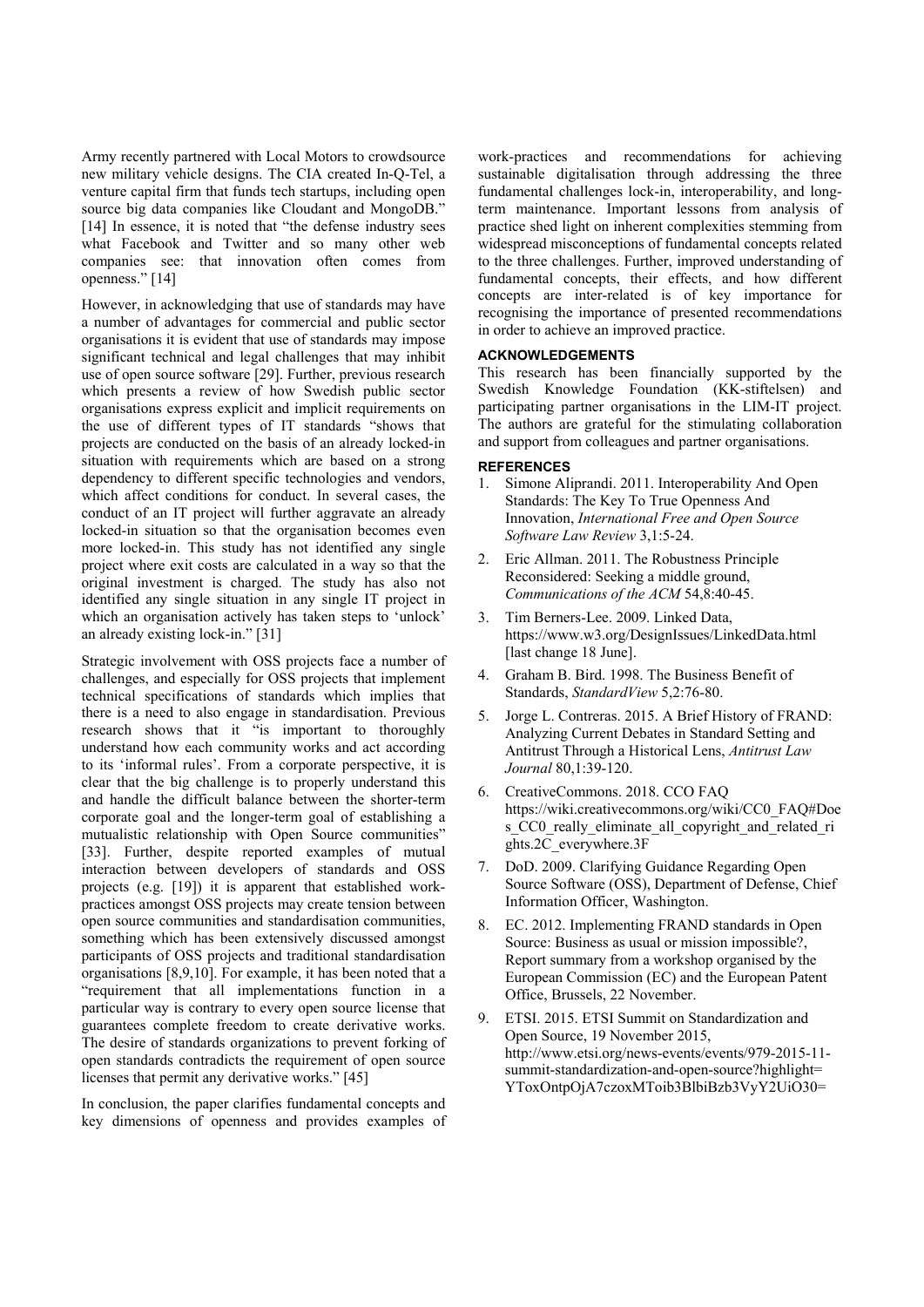- 10. ETSI. 2016a. Workshop on Open source and standardization: legal interactions, 16 September 2016, http://www.etsi.org/news-events/events/1114 workshop-on-open-source-and-standardization-legalinteractions?highlight=YToxOntpOjA7czoxMToib3Bl biBzb3VyY2UiO30=
- 11. ETSI. 2016b. Open Source MANO delivers Release ZERO ahead of schedule, 26 May 2016, http://www.etsi.org/news-events/news/1096-2016-05 news-open-source-mano-delivers-release-0-ahead-ofschedule?highlight=YToxOntpOjA7czoxMToib3BlbiB zb3VyY2UiO30=
- 12. EU. 2004. European Interoperability Framework for pan-European eGovernment Services, Version 1.0, European Commission, ISBN 92-894-8389-X.
- 13. Europe Economics. 2012. Guide for the procurement of standards-based ICT: Elements of Good Practice, D2 – Overview of Procurement Practices, Final Report, Study for the EU, Action 23, 1 March.
- 14. Klint Finley. 2014. The Pentagon's Mad Science is going Open Source, *Wired*, *Business*, 5 February.
- 15. Anne Fitzgerald and Kylie Pappalardo. 2009. Moving Towards Open Standards, *SCRIPted* 6,2:467-483.
- 16. Jochen Friedrich. 2011. Making innovation happen: The role of standards and openness in an innovationfriendly ecosystem, In *2011 7th International Conference on Standardization and Innovation in Information Technology*, IEEE, 1-8.
- 17. Jonas Gamalielsson and Björn Lundell. 2014. Sustainability of Open Source software communities beyond a fork: How and why has the LibreOffice project evolved?, *The Journal of Systems and Software* 89,1:128-145.
- 18. Jonas Gamalielsson and Björn Lundell. 2017. On licensing and other conditions for contributing to widely used open source projects: an exploratory analysis, In *Proceedings of the 13th International Symposium on Open Collaboration (OpenSym '17)*, ACM, New York, Article 9.
- 19. Jonas Gamalielsson, Björn Lundell, Jonas Feist, Tomas Gustavsson, and Fredric Landqvist. 2015. On organisational influences in software standards and their open source implementations, *Information and Software Technology* 67:30-43.
- 20. Rishab A. Ghosh. 2005. Open Standards and Interoperability Report: An Economic Basis for Open Standards, FLOSSPOLS, Deliverable D4, MERIT, University of Maastricht, December.
- 21. Luis Guijarro. 2007. Interoperability frameworks and enterprise architectures in e-government initiatives in Europe and the United States, *Government Information Quarterly* 24,1:89-101.
- 22. ISO. 2004. Standardization and related activities General vocabulary, ISO/IEC, Eighth edition, ISO/IEC GUIDE 2:2004(E/F/R).
- 23. Kammarkollegiet. 2016. Open IT-standards, National Procurement Services (Kammarkollegiet), 7 March, Dnr 96-38-2014. http://www.avropa.se/globalassets/ open-it-standards.pdf
- 24. Ken Krechmer. 1998. The Principles of Open Standards. *Standards Engineering* 50, 6:1-6.
- 25. Ken Krechmer. 2005. The Meaning of Open Standards, In *Proceedings of the 38th Hawaii International Conference on System Sciences - 2005*, IEEE Computer Society, Los Alamitos.
- 26. Neelie Kroes. 2008. Being Open About Standards, Brussels, SPEECH/08/317, 10 June, European Commissioner for Competition Policy.
- 27. Josh Lerner and Jean Tirole. 2015. Standard-Essential Patents, *Journal of Political Economy* 123,3:547-586.
- 28. Björn Lundell. 2012. Why do we need Open Standards?, In M. Orviska & K. Jakobs (Eds.), *Proceedings 17th EURAS Annual Standardisation Conference 'Standards and Innovation'* (227-240). The EURAS Board Series, Aachen, ISBN: 978-3-86130- 337-4.
- 29. Björn Lundell, Jonas Gamalielsson, and Andrew Katz. 2015. On implementation of Open Standards in software: To what extent can ISO standards be implemented in open source software?, *International Journal of Standardization Research* 13,1:47-73.
- 30. Björn Lundell, Jonas Gamalielsson, and Andrew Katz. 2018. On Challenges for Implementing ISO Standards in Software: Can Both Open and Closed Standards Be Implemented in Open Source Software?, In Jakobs, K. (Ed.) *Corporate and Global Standardization Initiatives in Contemporary Society*, IGI Global, Hershey, ISBN 9781522553205, 219-251.
- 31. Björn Lundell, Jonas Gamalielsson, and Stefan Tengblad. 2016a. IT-standarder, inlåsning och konkurrens: En analys av policy och praktik inom svensk förvaltning, Uppdragsforskningsrapport 2016:2, Konkurrensverket, ISSN: 1652-8089. (in Swedish, with an English Executive Summary).
- 32. Björn Lundell, Jonas Gamalielsson, Stefan Tengblad, Bahram Hooshyar Yousefi, Thomas Fischer, Gert Johansson, Bengt Rodung, Anders Mattsson, Johan Oppmark, Tomas Gustavsson, Jonas Feist, Stefan Landemoo, and Erik Lönroth. 2017. Addressing lockin, interoperability, and long-term maintenance challenges through Open Source: How can companies strategically use Open Source?, In Balaguer et al. (Eds.) *The 13th International Conference on Open Source Systems (OSS 2017)*, IFIP AICT 496, Springer, 80-88.